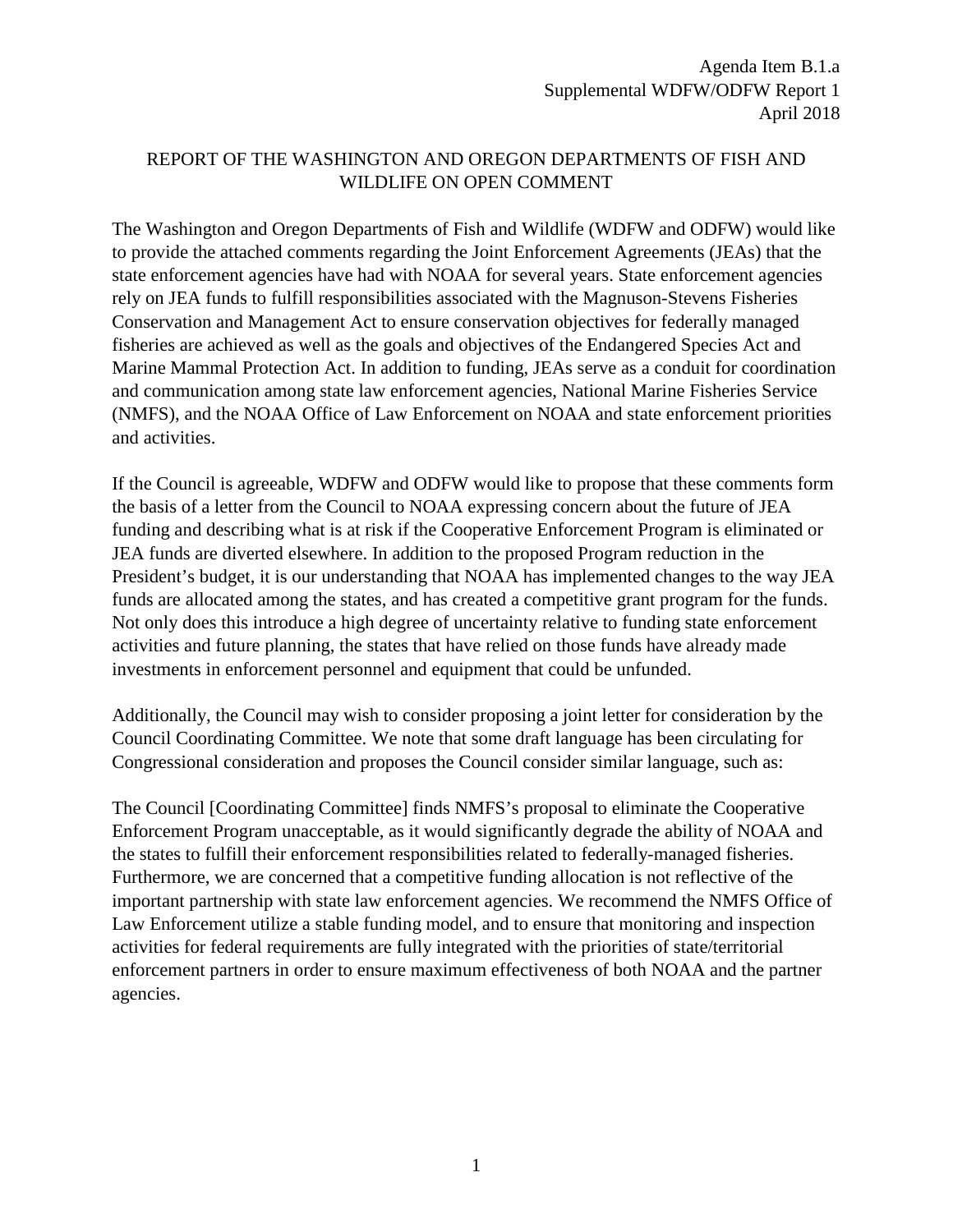# JOINT ENFORCEMENT AGREEMENTS BETWEEN WEST COAST STATE ENFORCEMENT AGENCIES AND NOAA FISHERIES

The Magnuson Stevens Management and Conservation Act (MSA) authorized NOAA to enter into Joint Enforcement Agreements (JEAs) in 2001 with participating state marine enforcement agencies. JEAs maximize the effectiveness of law enforcement efforts by defining state and national marine fisheries priorities, support comprehensive cooperative planning efforts, and enable inter-jurisdictional fisheries enforcement operations. While West Coast states have authority granted by the MSA to regulate vessels under the laws of those respective states outside of their territories, and within the Exclusive Economic Zone, JEAs expand the existing state authority to enforce federal regulations and to receive funding for such efforts.

#### **Statement of Problem**

The president's budget proposal calls for the elimination of funding for JEAs. This highly productive and results-oriented program, funded at a rate of \$17-\$18 million per year, allows states to deploy more than 3,500 marine officers to partner with NOAA to protect living marine resources. NOAA is unable to effectively perform these duties alone.

While harvests of West Coast fisheries still contribute billions of dollars annually to the nation's economy, there is an emergent need to enhance the federal enforcement presence at landing sites and on the water, not go the other direction. Many stocks of federally regulated fish have been designated as "overfished" or listed as "threatened" or "endangered." In the last ten years, new management strategies to address conservation concerns have resulted in additional patrol responsibility for entities charged with the enforcement of a very complex, but important, set of regulations.

#### **Statement of Need**

Without question, state officer deployment through JEAs has been proven to be the best approach to achieving compliance in federally managed fisheries and is important to achieving conservation objectives set by Regional Fishery Management Councils.

The United States Coast Guard's (USCG's) mission in homeland defense and other responsibilities have reduced their presence in marine fisheries enforcement. In addition, NOAA's work force deployment plan has resulted in replacing investigators (who occupied a more significant role in addressing large scale and cross border resource violations) in favor of limited authority enforcement officers.

Our understanding is that future build-out of uniformed NOAA officers will utilize funds intended for the states. Losing or diverting JEA funds will result in less protection at a greater cost to the federal government, the states, and the communities that rely on sustainable fisheries.